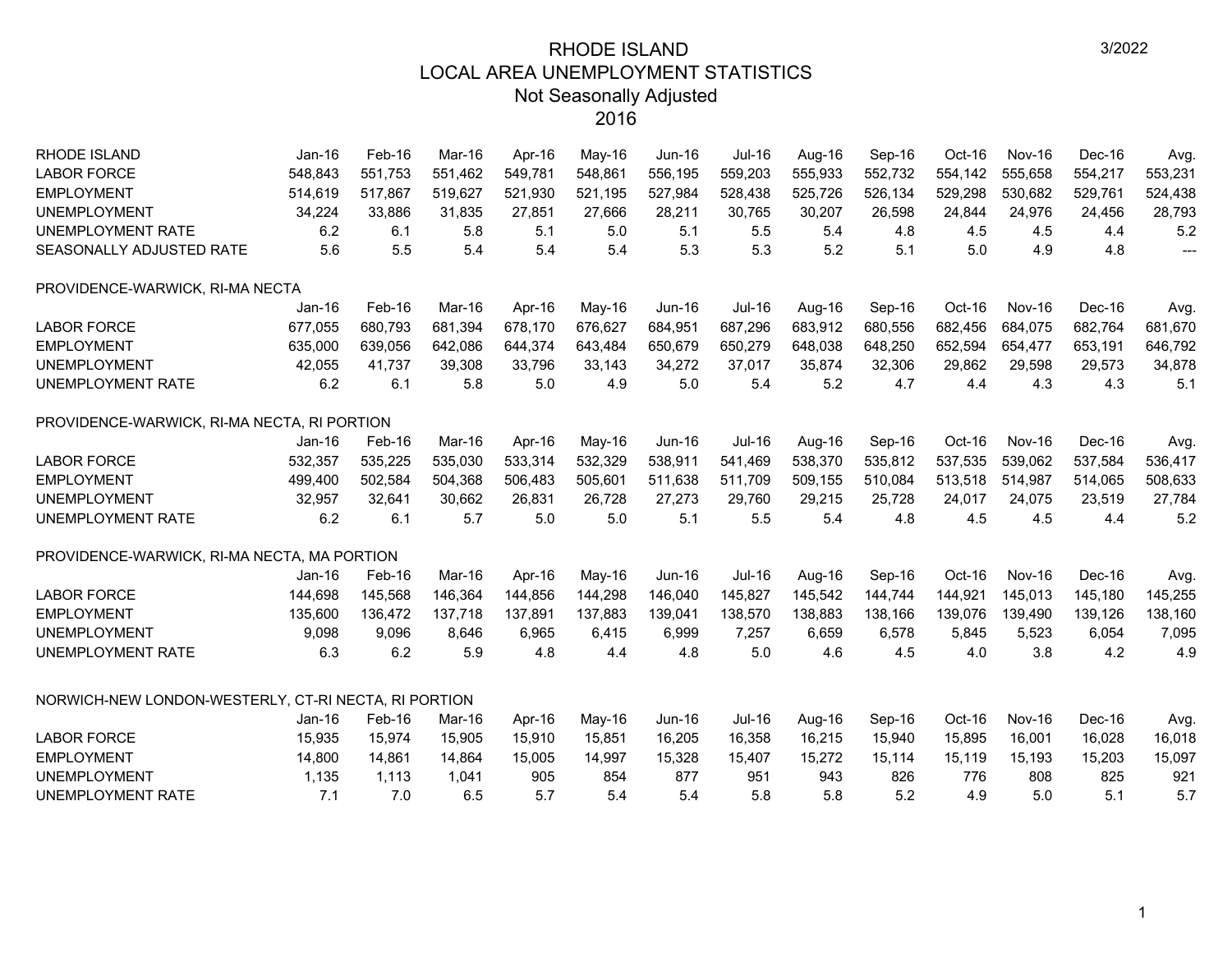| <b>BARRINGTON</b>        | Jan-16   | Feb-16 | Mar-16 | Apr-16 | May-16   | Jun-16   | <b>Jul-16</b> | Aug-16 | Sep-16 | Oct-16 | Nov-16        | Dec-16 | Avg.   |
|--------------------------|----------|--------|--------|--------|----------|----------|---------------|--------|--------|--------|---------------|--------|--------|
| <b>LABOR FORCE</b>       | 8,258    | 8,338  | 8,341  | 8,318  | 8,332    | 8,466    | 8,475         | 8,441  | 8,442  | 8,470  | 8,499         | 8,460  | 8,403  |
| <b>EMPLOYMENT</b>        | 7,944    | 7,995  | 8,023  | 8,057  | 8,043    | 8,139    | 8,140         | 8,099  | 8,114  | 8,169  | 8,192         | 8,177  | 8,091  |
| <b>UNEMPLOYMENT</b>      | 314      | 343    | 318    | 261    | 289      | 327      | 335           | 342    | 328    | 301    | 307           | 283    | 312    |
| <b>UNEMPLOYMENT RATE</b> | 3.8      | 4.1    | 3.8    | 3.1    | 3.5      | 3.9      | 4.0           | 4.1    | 3.9    | 3.6    | 3.6           | 3.3    | 3.7    |
| <b>BRISTOL</b>           | $Jan-16$ | Feb-16 | Mar-16 | Apr-16 | $May-16$ | Jun-16   | <b>Jul-16</b> | Aug-16 | Sep-16 | Oct-16 | <b>Nov-16</b> | Dec-16 | Avg.   |
| <b>LABOR FORCE</b>       | 11,972   | 12,044 | 12.064 | 12,025 | 11,964   | 12,111   | 12,165        | 12,086 | 12,030 | 12,060 | 12,127        | 12,077 | 12,060 |
| <b>EMPLOYMENT</b>        | 11,249   | 11,321 | 11,361 | 11,409 | 11,389   | 11,525   | 11,526        | 11,469 | 11,490 | 11,567 | 11,600        | 11,579 | 11,457 |
| <b>UNEMPLOYMENT</b>      | 723      | 723    | 703    | 616    | 575      | 586      | 639           | 617    | 540    | 493    | 527           | 498    | 603    |
| <b>UNEMPLOYMENT RATE</b> | 6.0      | 6.0    | 5.8    | 5.1    | 4.8      | 4.8      | 5.3           | 5.1    | 4.5    | 4.1    | 4.3           | 4.1    | 5.0    |
| <b>BURRILLVILLE</b>      | Jan-16   | Feb-16 | Mar-16 | Apr-16 | May-16   | Jun-16   | <b>Jul-16</b> | Aug-16 | Sep-16 | Oct-16 | <b>Nov-16</b> | Dec-16 | Avg.   |
| <b>LABOR FORCE</b>       | 8,917    | 8,970  | 8,908  | 8,879  | 8,837    | 8,989    | 9,067         | 9,041  | 8,958  | 8,976  | 9,023         | 9,010  | 8,965  |
| <b>EMPLOYMENT</b>        | 8,348    | 8,401  | 8,431  | 8,466  | 8,451    | 8,552    | 8,553         | 8,511  | 8,526  | 8,584  | 8,608         | 8,593  | 8,502  |
| <b>UNEMPLOYMENT</b>      | 569      | 569    | 477    | 413    | 386      | 437      | 514           | 530    | 432    | 392    | 415           | 417    | 463    |
| <b>UNEMPLOYMENT RATE</b> | 6.4      | 6.3    | 5.4    | 4.7    | 4.4      | 4.9      | 5.7           | 5.9    | 4.8    | 4.4    | 4.6           | 4.6    | 5.2    |
| <b>CENTRAL FALLS</b>     | $Jan-16$ | Feb-16 | Mar-16 | Apr-16 | May-16   | $Jun-16$ | Jul-16        | Aug-16 | Sep-16 | Oct-16 | Nov-16        | Dec-16 | Avg.   |
| <b>LABOR FORCE</b>       | 8,477    | 8,495  | 8,508  | 8,453  | 8,437    | 8,535    | 8,577         | 8,543  | 8,489  | 8,512  | 8,500         | 8,494  | 8,502  |
| <b>EMPLOYMENT</b>        | 7,819    | 7,869  | 7,897  | 7,930  | 7,916    | 8,011    | 8,012         | 7,972  | 7,986  | 8,040  | 8,063         | 8,049  | 7,964  |
| <b>UNEMPLOYMENT</b>      | 658      | 626    | 611    | 523    | 521      | 524      | 565           | 571    | 503    | 472    | 437           | 445    | 538    |
| <b>UNEMPLOYMENT RATE</b> | 7.8      | 7.4    | 7.2    | 6.2    | 6.2      | 6.1      | 6.6           | 6.7    | 5.9    | 5.5    | 5.1           | 5.2    | 6.3    |
| <b>CHARLESTOWN</b>       | Jan-16   | Feb-16 | Mar-16 | Apr-16 | $May-16$ | Jun-16   | <b>Jul-16</b> | Aug-16 | Sep-16 | Oct-16 | Nov-16        | Dec-16 | Avg.   |
| <b>LABOR FORCE</b>       | 4,062    | 4,115  | 4,101  | 4,061  | 4,016    | 4,055    | 4,106         | 4,092  | 4,041  | 4,071  | 4,086         | 4,094  | 4,075  |
| <b>EMPLOYMENT</b>        | 3,781    | 3,805  | 3,819  | 3,835  | 3,828    | 3,874    | 3,874         | 3,855  | 3,862  | 3,888  | 3,899         | 3,892  | 3,851  |
| <b>UNEMPLOYMENT</b>      | 281      | 310    | 282    | 226    | 188      | 181      | 232           | 237    | 179    | 183    | 187           | 202    | 224    |
| <b>UNEMPLOYMENT RATE</b> | 6.9      | 7.5    | 6.9    | 5.6    | 4.7      | 4.5      | 5.7           | 5.8    | 4.4    | 4.5    | 4.6           | 4.9    | 5.5    |
| <b>COVENTRY</b>          | $Jan-16$ | Feb-16 | Mar-16 | Apr-16 | May-16   | $Jun-16$ | <b>Jul-16</b> | Aug-16 | Sep-16 | Oct-16 | Nov-16        | Dec-16 | Avg.   |
| <b>LABOR FORCE</b>       | 18,625   | 18,775 | 18,719 | 18,656 | 18,599   | 18,869   | 18,981        | 18,847 | 18,725 | 18,800 | 18,800        | 18,752 | 18,762 |
| <b>EMPLOYMENT</b>        | 17,506   | 17,617 | 17,680 | 17,754 | 17,723   | 17,935   | 17,937        | 17,848 | 17,880 | 18,001 | 18,052        | 18,020 | 17,829 |
| <b>UNEMPLOYMENT</b>      | 1,119    | 1,158  | 1,039  | 902    | 876      | 934      | 1,044         | 999    | 845    | 799    | 748           | 732    | 933    |
| <b>UNEMPLOYMENT RATE</b> | 6.0      | 6.2    | 5.6    | 4.8    | 4.7      | 4.9      | 5.5           | 5.3    | 4.5    | 4.3    | 4.0           | 3.9    | 5.0    |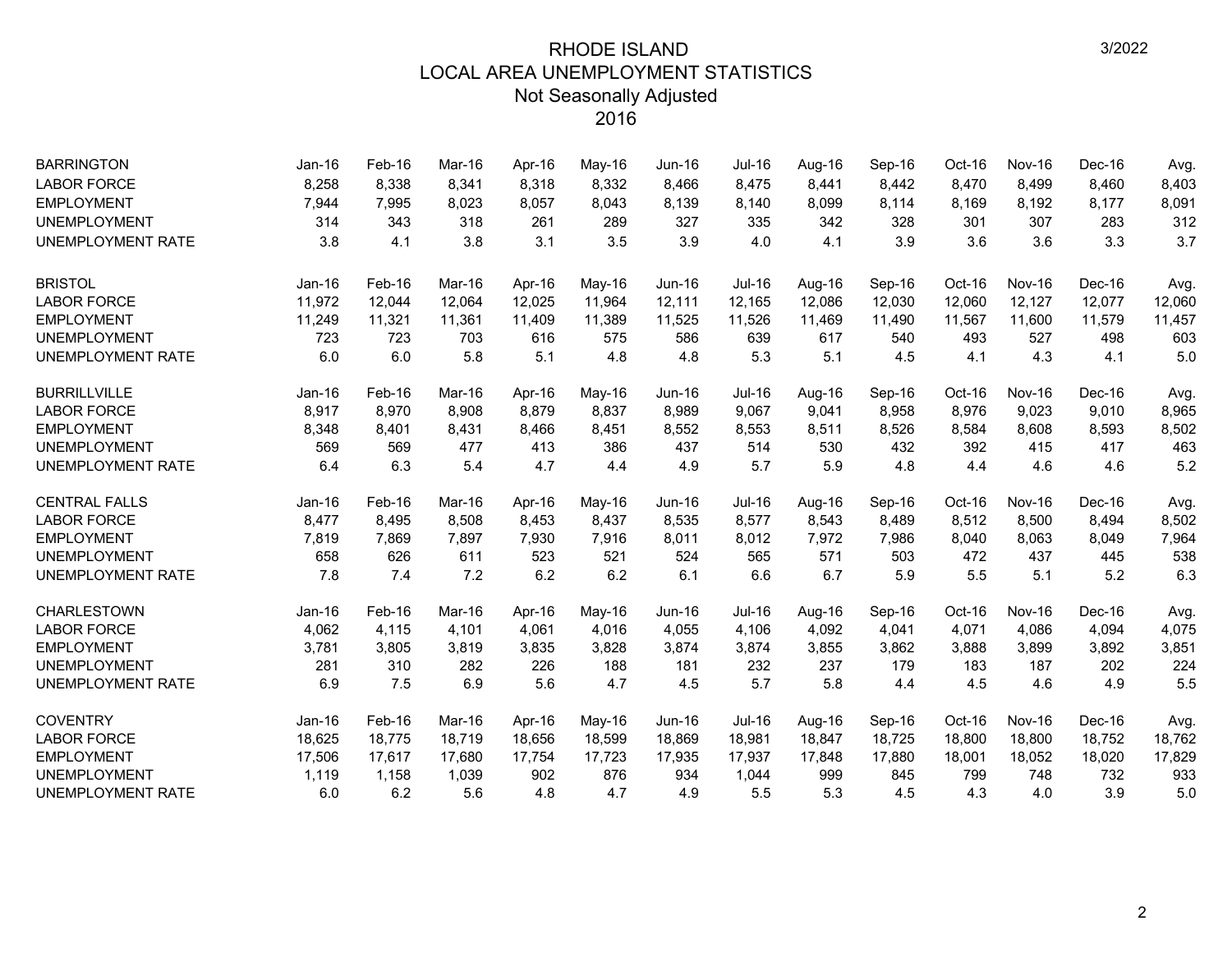| <b>CRANSTON</b>          | $Jan-16$ | Feb-16 | Mar-16 | Apr-16 | May-16   | <b>Jun-16</b> | Jul-16 | Aug-16 | Sep-16 | Oct-16 | <b>Nov-16</b> | Dec-16 | Avg.   |
|--------------------------|----------|--------|--------|--------|----------|---------------|--------|--------|--------|--------|---------------|--------|--------|
| <b>LABOR FORCE</b>       | 40,773   | 41,015 | 41.049 | 40.987 | 40,930   | 41,462        | 41,592 | 41,362 | 41,195 | 41,400 | 41.446        | 41,276 | 41,207 |
| <b>EMPLOYMENT</b>        | 38,437   | 38,682 | 38,819 | 38,982 | 38,914   | 39,378        | 39,384 | 39,187 | 39,259 | 39,523 | 39,636        | 39,565 | 39,147 |
| <b>UNEMPLOYMENT</b>      | 2,336    | 2,333  | 2,230  | 2,005  | 2,016    | 2,084         | 2,208  | 2.175  | 1,936  | 1,877  | 1,810         | 1,711  | 2,060  |
| <b>UNEMPLOYMENT RATE</b> | 5.7      | 5.7    | 5.4    | 4.9    | 4.9      | 5.0           | 5.3    | 5.3    | 4.7    | 4.5    | 4.4           | 4.1    | 5.0    |
| <b>CUMBERLAND</b>        | $Jan-16$ | Feb-16 | Mar-16 | Apr-16 | $May-16$ | Jun-16        | Jul-16 | Aug-16 | Sep-16 | Oct-16 | <b>Nov-16</b> | Dec-16 | Avg.   |
| <b>LABOR FORCE</b>       | 19,409   | 19,486 | 19.460 | 19.411 | 19,390   | 19,653        | 19,789 | 19,680 | 19,602 | 19,692 | 19,740        | 19,679 | 19,582 |
| <b>EMPLOYMENT</b>        | 18,364   | 18,481 | 18,546 | 18,624 | 18,592   | 18,814        | 18,816 | 18,722 | 18,756 | 18,883 | 18,937        | 18,903 | 18,703 |
| <b>UNEMPLOYMENT</b>      | 1,045    | 1,005  | 914    | 787    | 798      | 839           | 973    | 958    | 846    | 809    | 803           | 776    | 879    |
| <b>UNEMPLOYMENT RATE</b> | 5.4      | 5.2    | 4.7    | 4.1    | 4.1      | 4.3           | 4.9    | 4.9    | 4.3    | 4.1    | 4.1           | 3.9    | 4.5    |
| <b>EAST GREENWICH</b>    | $Jan-16$ | Feb-16 | Mar-16 | Apr-16 | May-16   | $Jun-16$      | Jul-16 | Aug-16 | Sep-16 | Oct-16 | <b>Nov-16</b> | Dec-16 | Avg.   |
| <b>LABOR FORCE</b>       | 6,758    | 6,796  | 6,808  | 6,783  | 6,773    | 6,856         | 6,915  | 6,882  | 6,895  | 6,919  | 6,912         | 6,866  | 6,847  |
| <b>EMPLOYMENT</b>        | 6,401    | 6,442  | 6,464  | 6,491  | 6,480    | 6,558         | 6,558  | 6,526  | 6,538  | 6,582  | 6,600         | 6,589  | 6,519  |
| <b>UNEMPLOYMENT</b>      | 357      | 354    | 344    | 292    | 293      | 298           | 357    | 356    | 357    | 337    | 312           | 277    | 328    |
| UNEMPLOYMENT RATE        | 5.3      | 5.2    | 5.1    | 4.3    | 4.3      | 4.3           | 5.2    | 5.2    | 5.2    | 4.9    | 4.5           | 4.0    | 4.8    |
| <b>EAST PROVIDENCE</b>   | $Jan-16$ | Feb-16 | Mar-16 | Apr-16 | May-16   | <b>Jun-16</b> | Jul-16 | Aug-16 | Sep-16 | Oct-16 | <b>Nov-16</b> | Dec-16 | Avg.   |
| <b>LABOR FORCE</b>       | 24,011   | 24,224 | 24,175 | 24,144 | 24,036   | 24,306        | 24,461 | 24,234 | 24,097 | 24,221 | 24,273        | 24,199 | 24,198 |
| <b>EMPLOYMENT</b>        | 22,462   | 22,605 | 22,685 | 22,780 | 22,741   | 23,012        | 23,016 | 22,901 | 22,942 | 23,097 | 23,163        | 23,122 | 22,877 |
| <b>UNEMPLOYMENT</b>      | 1,549    | 1,619  | 1,490  | 1,364  | 1,295    | 1,294         | 1,445  | 1,333  | 1,155  | 1,124  | 1,110         | 1,077  | 1,321  |
| UNEMPLOYMENT RATE        | 6.5      | 6.7    | 6.2    | 5.6    | 5.4      | 5.3           | 5.9    | 5.5    | 4.8    | 4.6    | 4.6           | 4.5    | 5.5    |
| <b>EXETER</b>            | Jan-16   | Feb-16 | Mar-16 | Apr-16 | $May-16$ | $Jun-16$      | Jul-16 | Aug-16 | Sep-16 | Oct-16 | <b>Nov-16</b> | Dec-16 | Avg.   |
| <b>LABOR FORCE</b>       | 3,855    | 3,885  | 3,889  | 3,844  | 3,836    | 3,898         | 3,927  | 3,901  | 3,854  | 3,863  | 3,887         | 3,895  | 3,878  |
| <b>EMPLOYMENT</b>        | 3,643    | 3,667  | 3,680  | 3,695  | 3,689    | 3,733         | 3,733  | 3,714  | 3,721  | 3,746  | 3,757         | 3,750  | 3,711  |
| <b>UNEMPLOYMENT</b>      | 212      | 218    | 209    | 149    | 147      | 165           | 194    | 187    | 133    | 117    | 130           | 145    | 167    |
| UNEMPLOYMENT RATE        | 5.5      | 5.6    | 5.4    | 3.9    | 3.8      | 4.2           | 4.9    | 4.8    | 3.5    | 3.0    | 3.3           | 3.7    | 4.3    |
| <b>FOSTER</b>            | $Jan-16$ | Feb-16 | Mar-16 | Apr-16 | May-16   | $Jun-16$      | Jul-16 | Aug-16 | Sep-16 | Oct-16 | <b>Nov-16</b> | Dec-16 | Avg.   |
| <b>LABOR FORCE</b>       | 2,851    | 2,869  | 2,842  | 2,809  | 2,801    | 2,829         | 2,847  | 2,833  | 2,817  | 2,822  | 2,841         | 2,842  | 2,834  |
| <b>EMPLOYMENT</b>        | 2,656    | 2,673  | 2,682  | 2,693  | 2,689    | 2,721         | 2,721  | 2,708  | 2,713  | 2,731  | 2,739         | 2,734  | 2,705  |
| <b>UNEMPLOYMENT</b>      | 195      | 196    | 160    | 116    | 112      | 108           | 126    | 125    | 104    | 91     | 102           | 108    | 129    |
| UNEMPLOYMENT RATE        | 6.8      | 6.8    | 5.6    | 4.1    | 4.0      | 3.8           | 4.4    | 4.4    | 3.7    | 3.2    | 3.6           | 3.8    | 4.6    |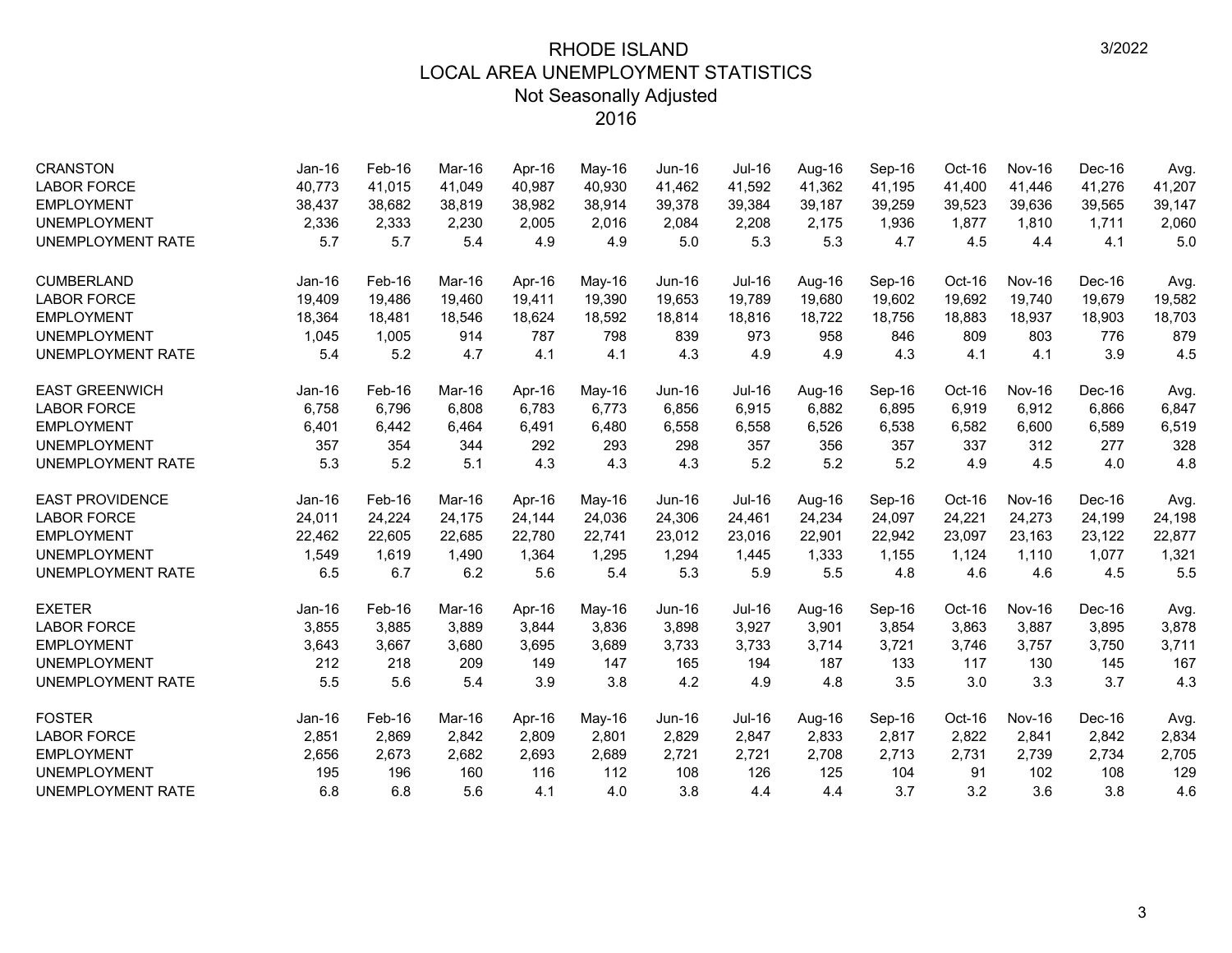| <b>GLOCESTER</b><br><b>LABOR FORCE</b><br><b>EMPLOYMENT</b><br><b>UNEMPLOYMENT</b><br><b>UNEMPLOYMENT RATE</b> | Jan-16<br>5,934<br>5,644<br>290<br>4.9 | Feb-16<br>5,992<br>5,680<br>312<br>5.2 | Mar-16<br>5,992<br>5,700<br>292<br>4.9 | Apr-16<br>5,949<br>5,724<br>225<br>3.8 | May-16<br>5,944<br>5,714<br>230<br>3.9 | $Jun-16$<br>6,032<br>5,782<br>250<br>4.1 | Jul-16<br>6,046<br>5,783<br>263<br>4.3 | Aug-16<br>6,007<br>5,754<br>253<br>4.2 | Sep-16<br>5,967<br>5,764<br>203<br>3.4 | Oct-16<br>5,984<br>5,803<br>181<br>3.0 | <b>Nov-16</b><br>6,018<br>5,820<br>198<br>3.3 | Dec-16<br>6,002<br>5,809<br>193<br>3.2 | Avg.<br>5,989<br>5,748<br>241<br>4.0 |
|----------------------------------------------------------------------------------------------------------------|----------------------------------------|----------------------------------------|----------------------------------------|----------------------------------------|----------------------------------------|------------------------------------------|----------------------------------------|----------------------------------------|----------------------------------------|----------------------------------------|-----------------------------------------------|----------------------------------------|--------------------------------------|
|                                                                                                                |                                        |                                        |                                        |                                        |                                        |                                          |                                        |                                        |                                        |                                        |                                               |                                        |                                      |
| <b>HOPKINTON</b>                                                                                               | $Jan-16$                               | Feb-16                                 | Mar-16                                 | Apr-16                                 | May-16                                 | $Jun-16$                                 | Jul-16                                 | Aug-16                                 | Sep-16                                 | Oct-16                                 | <b>Nov-16</b>                                 | Dec-16                                 | Avg.                                 |
| <b>LABOR FORCE</b>                                                                                             | 4,674                                  | 4,686                                  | 4.651                                  | 4,655                                  | 4,679                                  | 4.780                                    | 4,858                                  | 4,847                                  | 4,686                                  | 4,667                                  | 4,678                                         | 4,687                                  | 4,712                                |
| <b>EMPLOYMENT</b>                                                                                              | 4,389                                  | 4,407                                  | 4,408                                  | 4,450                                  | 4,447                                  | 4,546                                    | 4,569                                  | 4,529                                  | 4,482                                  | 4,484                                  | 4,505                                         | 4,508                                  | 4,477                                |
| <b>UNEMPLOYMENT</b>                                                                                            | 285                                    | 279                                    | 243                                    | 205                                    | 232                                    | 234                                      | 289                                    | 318                                    | 204                                    | 183                                    | 173                                           | 179                                    | 235                                  |
| <b>UNEMPLOYMENT RATE</b>                                                                                       | 6.1                                    | 6.0                                    | 5.2                                    | 4.4                                    | 5.0                                    | 4.9                                      | 5.9                                    | 6.6                                    | 4.4                                    | 3.9                                    | 3.7                                           | 3.8                                    | 5.0                                  |
| <b>JAMESTOWN</b>                                                                                               | Jan-16                                 | Feb-16                                 | Mar-16                                 | Apr-16                                 | May-16                                 | $Jun-16$                                 | <b>Jul-16</b>                          | Aug-16                                 | Sep-16                                 | Oct-16                                 | <b>Nov-16</b>                                 | Dec-16                                 | Avg.                                 |
| <b>LABOR FORCE</b>                                                                                             | 3,170                                  | 3,184                                  | 3,185                                  | 3,176                                  | 3,164                                  | 3,208                                    | 3,215                                  | 3,201                                  | 3,204                                  | 3,216                                  | 3,229                                         | 3,210                                  | 3,197                                |
| <b>EMPLOYMENT</b>                                                                                              | 3,024                                  | 3,043                                  | 3,054                                  | 3,067                                  | 3,062                                  | 3,098                                    | 3,099                                  | 3,083                                  | 3,089                                  | 3,110                                  | 3,119                                         | 3,113                                  | 3,080                                |
| <b>UNEMPLOYMENT</b>                                                                                            | 146                                    | 141                                    | 131                                    | 109                                    | 102                                    | 110                                      | 116                                    | 118                                    | 115                                    | 106                                    | 110                                           | 97                                     | 117                                  |
| <b>UNEMPLOYMENT RATE</b>                                                                                       | 4.6                                    | 4.4                                    | 4.1                                    | 3.4                                    | 3.2                                    | 3.4                                      | 3.6                                    | 3.7                                    | 3.6                                    | 3.3                                    | 3.4                                           | 3.0                                    | 3.7                                  |
| <b>JOHNSTON</b>                                                                                                | Jan-16                                 | Feb-16                                 | Mar-16                                 | Apr-16                                 | May-16                                 | Jun-16                                   | <b>Jul-16</b>                          | Aug-16                                 | Sep-16                                 | Oct-16                                 | <b>Nov-16</b>                                 | Dec-16                                 | Avg.                                 |
| <b>LABOR FORCE</b>                                                                                             | 15,521                                 | 15,646                                 | 15,630                                 | 15,608                                 | 15,509                                 | 15,692                                   | 15,766                                 | 15,643                                 | 15,623                                 | 15,694                                 | 15,749                                        | 15,693                                 | 15,648                               |
| <b>EMPLOYMENT</b>                                                                                              | 14,540                                 | 14,633                                 | 14,685                                 | 14,746                                 | 14,721                                 | 14,896                                   | 14,898                                 | 14,824                                 | 14,851                                 | 14,951                                 | 14,994                                        | 14,967                                 | 14,809                               |
| <b>UNEMPLOYMENT</b>                                                                                            | 981                                    | 1,013                                  | 945                                    | 862                                    | 788                                    | 796                                      | 868                                    | 819                                    | 772                                    | 743                                    | 755                                           | 726                                    | 839                                  |
| <b>UNEMPLOYMENT RATE</b>                                                                                       | 6.3                                    | 6.5                                    | 6.0                                    | 5.5                                    | 5.1                                    | 5.1                                      | 5.5                                    | 5.2                                    | 4.9                                    | 4.7                                    | 4.8                                           | 4.6                                    | 5.4                                  |
| <b>LINCOLN</b>                                                                                                 | $Jan-16$                               | Feb-16                                 | Mar-16                                 | Apr-16                                 | May-16                                 | $Jun-16$                                 | <b>Jul-16</b>                          | Aug-16                                 | Sep-16                                 | Oct-16                                 | <b>Nov-16</b>                                 | Dec-16                                 | Avg.                                 |
| <b>LABOR FORCE</b>                                                                                             | 12,198                                 | 12,270                                 | 12.258                                 | 12,262                                 | 12,262                                 | 12,389                                   | 12,478                                 | 12,406                                 | 12,295                                 | 12,373                                 | 12.427                                        | 12,376                                 | 12,333                               |
| <b>EMPLOYMENT</b>                                                                                              | 11,579                                 | 11,653                                 | 11,694                                 | 11,744                                 | 11,723                                 | 11,863                                   | 11,865                                 | 11,805                                 | 11,827                                 | 11,907                                 | 11,941                                        | 11,919                                 | 11,793                               |
| <b>UNEMPLOYMENT</b>                                                                                            | 619                                    | 617                                    | 564                                    | 518                                    | 539                                    | 526                                      | 613                                    | 601                                    | 468                                    | 466                                    | 486                                           | 457                                    | 540                                  |
| <b>UNEMPLOYMENT RATE</b>                                                                                       | 5.1                                    | 5.0                                    | 4.6                                    | 4.2                                    | 4.4                                    | 4.2                                      | 4.9                                    | 4.8                                    | 3.8                                    | 3.8                                    | 3.9                                           | 3.7                                    | 4.4                                  |
| <b>LITTLE COMPTON</b>                                                                                          | Jan-16                                 | Feb-16                                 | Mar-16                                 | Apr-16                                 | May-16                                 | $Jun-16$                                 | <b>Jul-16</b>                          | Aug-16                                 | Sep-16                                 | Oct-16                                 | <b>Nov-16</b>                                 | Dec-16                                 | Avg.                                 |
| <b>LABOR FORCE</b>                                                                                             | 1,857                                  | 1,867                                  | 1,867                                  | 1,861                                  | 1,860                                  | 1,870                                    | 1,873                                  | 1,858                                  | 1,847                                  | 1,862                                  | 1,864                                         | 1,868                                  | 1,863                                |
| <b>EMPLOYMENT</b>                                                                                              | 1,759                                  | 1,770                                  | 1,776                                  | 1,784                                  | 1,781                                  | 1,802                                    | 1,802                                  | 1,793                                  | 1,796                                  | 1,808                                  | 1,814                                         | 1,810                                  | 1,791                                |
| <b>UNEMPLOYMENT</b>                                                                                            | 98                                     | 97                                     | 91                                     | 77                                     | 79                                     | 68                                       | 71                                     | 65                                     | 51                                     | 54                                     | 50                                            | 58                                     | 72                                   |
| <b>UNEMPLOYMENT RATE</b>                                                                                       | 5.3                                    | 5.2                                    | 4.9                                    | 4.1                                    | 4.2                                    | 3.6                                      | 3.8                                    | 3.5                                    | 2.8                                    | 2.9                                    | 2.7                                           | 3.1                                    | 3.9                                  |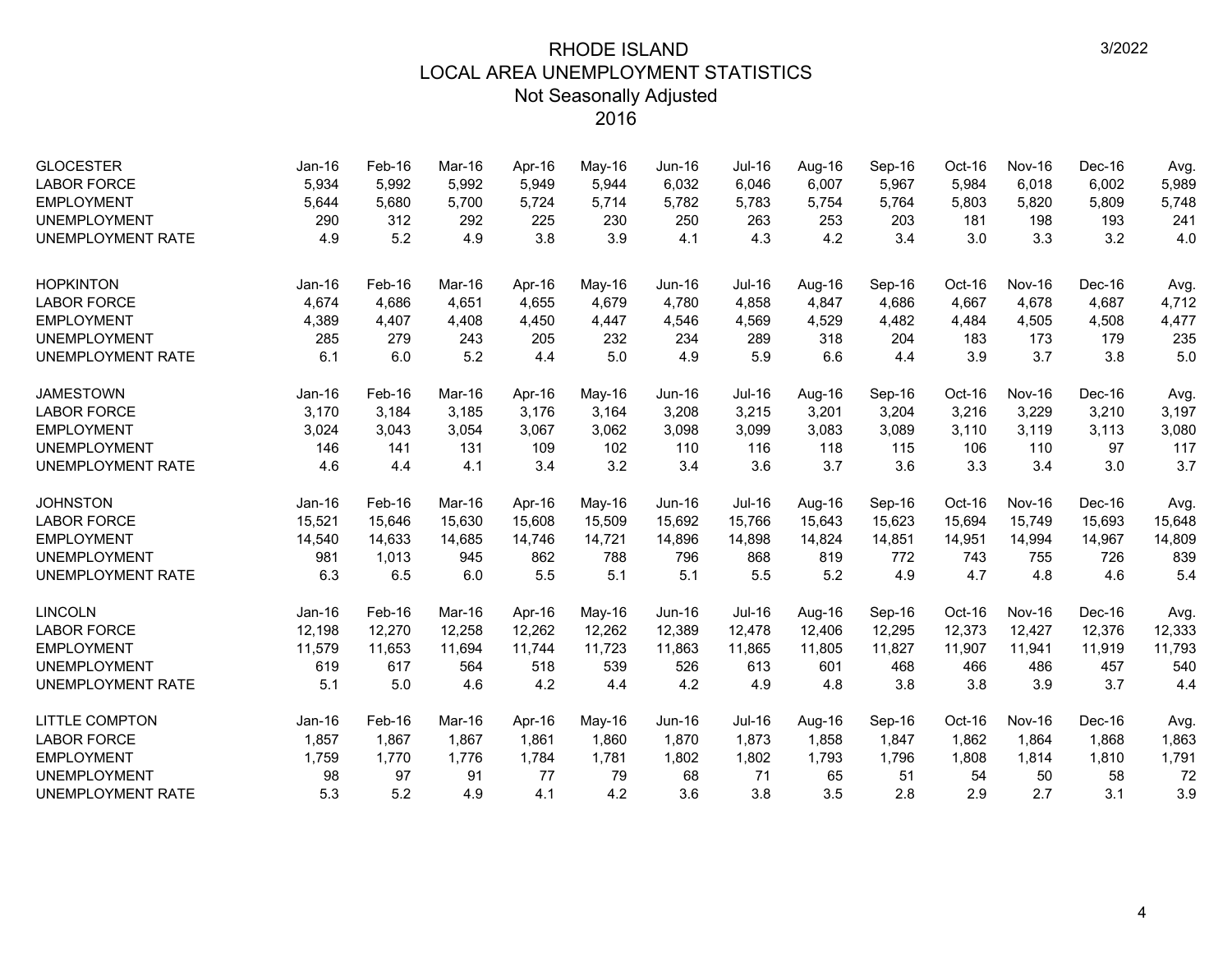| <b>MIDDLETOWN</b>        | $Jan-16$ | Feb-16   | Mar-16 | Apr-16 | May-16   | Jun-16        | Jul-16        | Aug-16 | Sep-16 | Oct-16 | <b>Nov-16</b> | Dec-16 | Avg.   |
|--------------------------|----------|----------|--------|--------|----------|---------------|---------------|--------|--------|--------|---------------|--------|--------|
| <b>LABOR FORCE</b>       | 7,901    | 7,937    | 7,927  | 7,884  | 7,864    | 7,906         | 7,914         | 7,878  | 7,852  | 7,876  | 7,968         | 7,949  | 7,905  |
| <b>EMPLOYMENT</b>        | 7,389    | 7,436    | 7,463  | 7,494  | 7,481    | 7,570         | 7,571         | 7,534  | 7,547  | 7,598  | 7,620         | 7,606  | 7,526  |
| <b>UNEMPLOYMENT</b>      | 512      | 501      | 464    | 390    | 383      | 336           | 343           | 344    | 305    | 278    | 348           | 343    | 379    |
| <b>UNEMPLOYMENT RATE</b> | 6.5      | 6.3      | 5.9    | 4.9    | 4.9      | 4.2           | 4.3           | 4.4    | 3.9    | 3.5    | 4.4           | 4.3    | 4.8    |
| <b>NARRAGANSETT</b>      | $Jan-16$ | Feb-16   | Mar-16 | Apr-16 | $May-16$ | Jun-16        | Jul-16        | Aug-16 | Sep-16 | Oct-16 | <b>Nov-16</b> | Dec-16 | Avg.   |
| <b>LABOR FORCE</b>       | 8,947    | 8,983    | 8.995  | 8,961  | 8,948    | 9,045         | 9,029         | 8,957  | 8,989  | 9,029  | 9,080         | 9,056  | 9,002  |
| <b>EMPLOYMENT</b>        | 8,524    | 8,578    | 8,609  | 8,645  | 8,630    | 8,733         | 8,734         | 8,690  | 8,706  | 8,765  | 8,790         | 8,774  | 8,682  |
| <b>UNEMPLOYMENT</b>      | 423      | 405      | 386    | 316    | 318      | 312           | 295           | 267    | 283    | 264    | 290           | 282    | 320    |
| <b>UNEMPLOYMENT RATE</b> | 4.7      | 4.5      | 4.3    | 3.5    | 3.6      | 3.4           | 3.3           | 3.0    | 3.1    | 2.9    | 3.2           | 3.1    | 3.6    |
| <b>NEW SHOREHAM</b>      | $Jan-16$ | $Feb-16$ | Mar-16 | Apr-16 | May-16   | $Jun-16$      | <b>Jul-16</b> | Aug-16 | Sep-16 | Oct-16 | <b>Nov-16</b> | Dec-16 | Avg.   |
| <b>LABOR FORCE</b>       | 551      | 553      | 528    | 556    | 683      | 1,079         | 1,377         | 1,348  | 980    | 712    | 594           | 605    | 797    |
| <b>EMPLOYMENT</b>        | 419      | 421      | 396    | 442    | 598      | 1,018         | 1,322         | 1,299  | 936    | 661    | 501           | 493    | 709    |
| <b>UNEMPLOYMENT</b>      | 132      | 132      | 132    | 114    | 85       | 61            | 55            | 49     | 44     | 51     | 93            | 112    | 88     |
| <b>UNEMPLOYMENT RATE</b> | 24.0     | 23.9     | 25.0   | 20.5   | 12.4     | 5.7           | 4.0           | 3.6    | 4.5    | 7.2    | 15.7          | 18.5   | 11.0   |
| <b>NEWPORT</b>           | $Jan-16$ | Feb-16   | Mar-16 | Apr-16 | May-16   | $Jun-16$      | Jul-16        | Aug-16 | Sep-16 | Oct-16 | <b>Nov-16</b> | Dec-16 | Avg.   |
| <b>LABOR FORCE</b>       | 13,864   | 13,892   | 13,845 | 13,716 | 13,662   | 13,800        | 13,842        | 13,769 | 13,736 | 13,788 | 13,910        | 13,900 | 13,810 |
| <b>EMPLOYMENT</b>        | 12,915   | 12,998   | 13,044 | 13,098 | 13,076   | 13,232        | 13,234        | 13,167 | 13,191 | 13,280 | 13,318        | 13,294 | 13,154 |
| <b>UNEMPLOYMENT</b>      | 949      | 894      | 801    | 618    | 586      | 568           | 608           | 602    | 545    | 508    | 592           | 606    | 656    |
| <b>UNEMPLOYMENT RATE</b> | 6.8      | 6.4      | 5.8    | 4.5    | 4.3      | 4.1           | 4.4           | 4.4    | 4.0    | 3.7    | 4.3           | 4.4    | 4.8    |
| <b>NORTH KINGSTOWN</b>   | $Jan-16$ | Feb-16   | Mar-16 | Apr-16 | May-16   | $Jun-16$      | $Jul-16$      | Aug-16 | Sep-16 | Oct-16 | <b>Nov-16</b> | Dec-16 | Avg.   |
| <b>LABOR FORCE</b>       | 14,422   | 14,492   | 14,481 | 14,440 | 14,412   | 14,588        | 14,605        | 14,505 | 14,502 | 14,552 | 14,612        | 14,554 | 14,514 |
| <b>EMPLOYMENT</b>        | 13,649   | 13,736   | 13,785 | 13,843 | 13,819   | 13,984        | 13,986        | 13,916 | 13,941 | 14,035 | 14,075        | 14,050 | 13,902 |
| <b>UNEMPLOYMENT</b>      | 773      | 756      | 696    | 597    | 593      | 604           | 619           | 589    | 561    | 517    | 537           | 504    | 612    |
| <b>UNEMPLOYMENT RATE</b> | 5.4      | 5.2      | 4.8    | 4.1    | 4.1      | 4.1           | 4.2           | 4.1    | 3.9    | 3.6    | 3.7           | 3.5    | 4.2    |
| <b>NORTH PROVIDENCE</b>  | $Jan-16$ | Feb-16   | Mar-16 | Apr-16 | May-16   | <b>Jun-16</b> | Jul-16        | Aug-16 | Sep-16 | Oct-16 | <b>Nov-16</b> | Dec-16 | Avg.   |
| <b>LABOR FORCE</b>       | 17,767   | 17,870   | 17,849 | 17,864 | 17,864   | 18,096        | 18,146        | 18,078 | 17,942 | 18,040 | 18,069        | 18,009 | 17,966 |
| <b>EMPLOYMENT</b>        | 16,759   | 16,866   | 16,926 | 16,997 | 16,967   | 17,170        | 17,172        | 17,086 | 17,117 | 17,233 | 17,282        | 17,251 | 17,069 |
| <b>UNEMPLOYMENT</b>      | 1,008    | 1,004    | 923    | 867    | 897      | 926           | 974           | 992    | 825    | 807    | 787           | 758    | 897    |
| <b>UNEMPLOYMENT RATE</b> | 5.7      | 5.6      | 5.2    | 4.9    | 5.0      | 5.1           | 5.4           | 5.5    | 4.6    | 4.5    | 4.4           | 4.2    | 5.0    |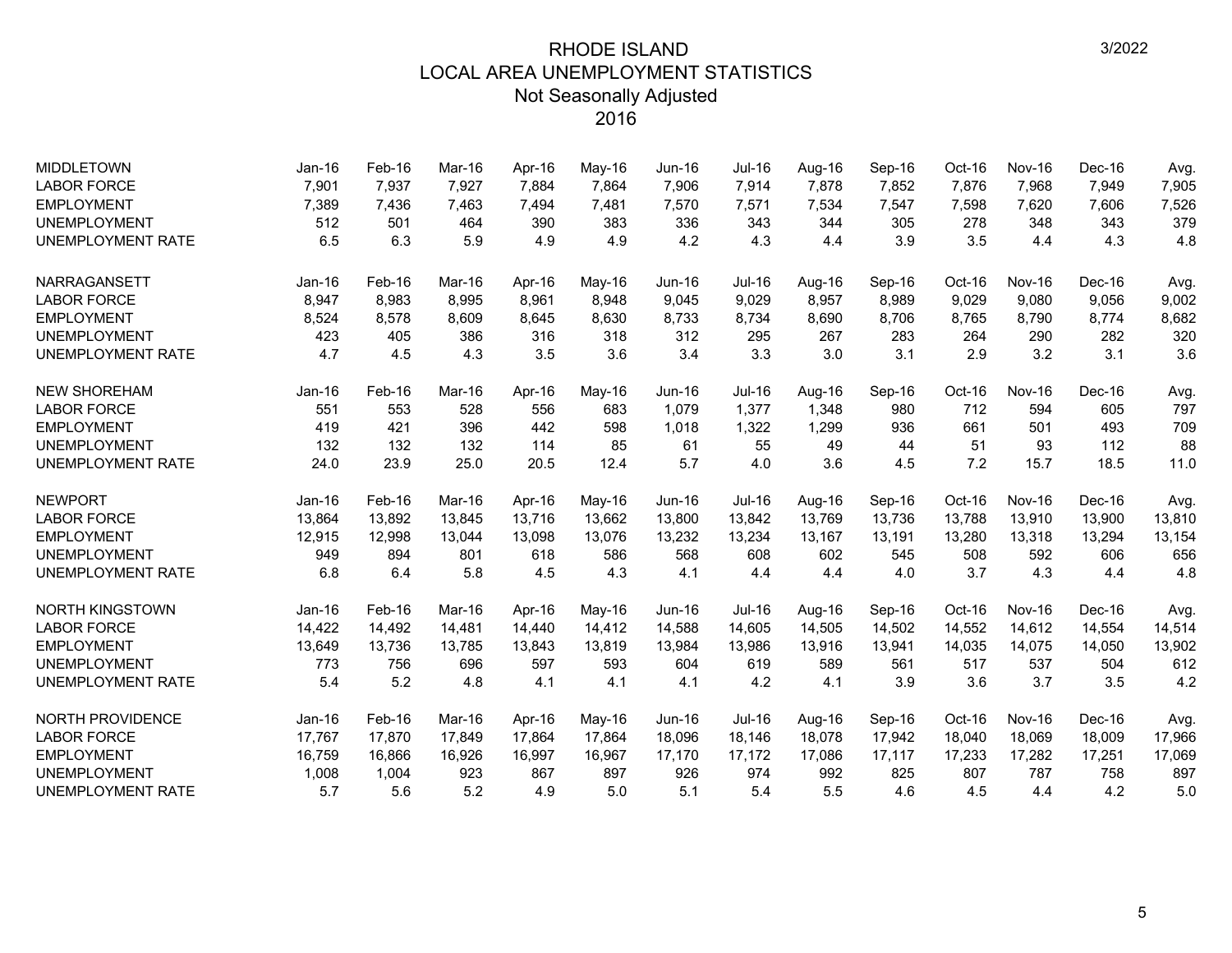| <b>NORTH SMITHFIELD</b>  | Jan-16   | Feb-16 | Mar-16 | Apr-16 | May-16 | <b>Jun-16</b> | <b>Jul-16</b> | Aug-16 | Sep-16 | $Oct-16$ | <b>Nov-16</b> | Dec-16 | Avg.   |
|--------------------------|----------|--------|--------|--------|--------|---------------|---------------|--------|--------|----------|---------------|--------|--------|
| <b>LABOR FORCE</b>       | 6,800    | 6,839  | 6.827  | 6,835  | 6,819  | 6,888         | 6,919         | 6,910  | 6,843  | 6,872    | 6,880         | 6,882  | 6,860  |
| <b>EMPLOYMENT</b>        | 6,423    | 6,464  | 6,487  | 6,514  | 6,503  | 6,580         | 6,581         | 6,548  | 6,560  | 6,604    | 6,623         | 6,611  | 6,542  |
| <b>UNEMPLOYMENT</b>      | 377      | 375    | 340    | 321    | 316    | 308           | 338           | 362    | 283    | 268      | 257           | 271    | 318    |
| <b>UNEMPLOYMENT RATE</b> | 5.5      | 5.5    | 5.0    | 4.7    | 4.6    | 4.5           | 4.9           | 5.2    | 4.1    | 3.9      | 3.7           | 3.9    | 4.6    |
| <b>PAWTUCKET</b>         | $Jan-16$ | Feb-16 | Mar-16 | Apr-16 | May-16 | $Jun-16$      | Jul-16        | Aug-16 | Sep-16 | Oct-16   | <b>Nov-16</b> | Dec-16 | Avg.   |
| <b>LABOR FORCE</b>       | 35,898   | 36,005 | 35,992 | 36,049 | 35,974 | 36,339        | 36,477        | 36,310 | 36,194 | 36,295   | 36,422        | 36,268 | 36,185 |
| <b>EMPLOYMENT</b>        | 33,460   | 33,674 | 33,793 | 33,935 | 33,876 | 34,280        | 34,285        | 34,114 | 34,176 | 34,406   | 34,505        | 34,443 | 34,079 |
| <b>UNEMPLOYMENT</b>      | 2,438    | 2,331  | 2,199  | 2,114  | 2,098  | 2,059         | 2,192         | 2,196  | 2,018  | 1,889    | 1,917         | 1,825  | 2,106  |
| <b>UNEMPLOYMENT RATE</b> | 6.8      | 6.5    | 6.1    | 5.9    | 5.8    | 5.7           | 6.0           | 6.0    | 5.6    | 5.2      | 5.3           | 5.0    | 5.8    |
| <b>PORTSMOUTH</b>        | $Jan-16$ | Feb-16 | Mar-16 | Apr-16 | May-16 | $Jun-16$      | <b>Jul-16</b> | Aug-16 | Sep-16 | Oct-16   | <b>Nov-16</b> | Dec-16 | Avg.   |
| <b>LABOR FORCE</b>       | 8,771    | 8,817  | 8,812  | 8,757  | 8,713  | 8,828         | 8,831         | 8,783  | 8,750  | 8,777    | 8,845         | 8,827  | 8,793  |
| <b>EMPLOYMENT</b>        | 8,226    | 8,278  | 8,308  | 8,343  | 8,328  | 8,427         | 8,429         | 8,387  | 8,402  | 8,458    | 8,483         | 8,467  | 8,378  |
| <b>UNEMPLOYMENT</b>      | 545      | 539    | 504    | 414    | 385    | 401           | 402           | 396    | 348    | 319      | 362           | 360    | 415    |
| <b>UNEMPLOYMENT RATE</b> | 6.2      | 6.1    | 5.7    | 4.7    | 4.4    | 4.5           | 4.6           | 4.5    | 4.0    | 3.6      | 4.1           | 4.1    | 4.7    |
| <b>PROVIDENCE</b>        | $Jan-16$ | Feb-16 | Mar-16 | Apr-16 | May-16 | $Jun-16$      | <b>Jul-16</b> | Aug-16 | Sep-16 | Oct-16   | <b>Nov-16</b> | Dec-16 | Avg.   |
| <b>LABOR FORCE</b>       | 85,735   | 86,064 | 86,176 | 85,769 | 85,833 | 87,023        | 87,327        | 86,714 | 86,176 | 86,283   | 86,473        | 86,250 | 86,319 |
| <b>EMPLOYMENT</b>        | 79,480   | 79,987 | 80,271 | 80,608 | 80,467 | 81,428        | 81,439        | 81,033 | 81,181 | 81,727   | 81,961        | 81,814 | 80,950 |
| <b>UNEMPLOYMENT</b>      | 6,255    | 6,077  | 5,905  | 5,161  | 5,366  | 5,595         | 5,888         | 5,681  | 4,995  | 4,556    | 4,512         | 4,436  | 5,369  |
| <b>UNEMPLOYMENT RATE</b> | 7.3      | 7.1    | 6.9    | 6.0    | 6.3    | 6.4           | 6.7           | 6.6    | 5.8    | 5.3      | 5.2           | 5.1    | 6.2    |
| <b>RICHMOND</b>          | Jan-16   | Feb-16 | Mar-16 | Apr-16 | May-16 | $Jun-16$      | <b>Jul-16</b> | Aug-16 | Sep-16 | Oct-16   | <b>Nov-16</b> | Dec-16 | Avg.   |
| <b>LABOR FORCE</b>       | 4,180    | 4,216  | 4,211  | 4,189  | 4,177  | 4,208         | 4,249         | 4,230  | 4,218  | 4,244    | 4,261         | 4,241  | 4,218  |
| <b>EMPLOYMENT</b>        | 3,988    | 4,013  | 4,027  | 4,044  | 4,037  | 4,085         | 4,086         | 4,066  | 4,073  | 4,100    | 4,112         | 4,105  | 4,061  |
| <b>UNEMPLOYMENT</b>      | 192      | 203    | 184    | 145    | 140    | 123           | 163           | 164    | 145    | 144      | 149           | 136    | 157    |
| <b>UNEMPLOYMENT RATE</b> | 4.6      | 4.8    | 4.4    | 3.5    | 3.4    | 2.9           | 3.8           | 3.9    | 3.4    | 3.4      | 3.5           | 3.2    | 3.7    |
| <b>SCITUATE</b>          | Jan-16   | Feb-16 | Mar-16 | Apr-16 | May-16 | $Jun-16$      | Jul-16        | Aug-16 | Sep-16 | Oct-16   | <b>Nov-16</b> | Dec-16 | Avg.   |
| <b>LABOR FORCE</b>       | 6,093    | 6,156  | 6,145  | 6,100  | 6,083  | 6,162         | 6,196         | 6,169  | 6,138  | 6,168    | 6,179         | 6,190  | 6,148  |
| <b>EMPLOYMENT</b>        | 5,741    | 5,778  | 5,798  | 5,823  | 5,813  | 5,882         | 5,883         | 5,853  | 5,864  | 5,904    | 5,920         | 5,910  | 5,847  |
| <b>UNEMPLOYMENT</b>      | 352      | 378    | 347    | 277    | 270    | 280           | 313           | 316    | 274    | 264      | 259           | 280    | 301    |
| <b>UNEMPLOYMENT RATE</b> | 5.8      | 6.1    | 5.6    | 4.5    | 4.4    | 4.5           | 5.1           | 5.1    | 4.5    | 4.3      | 4.2           | 4.5    | 4.9    |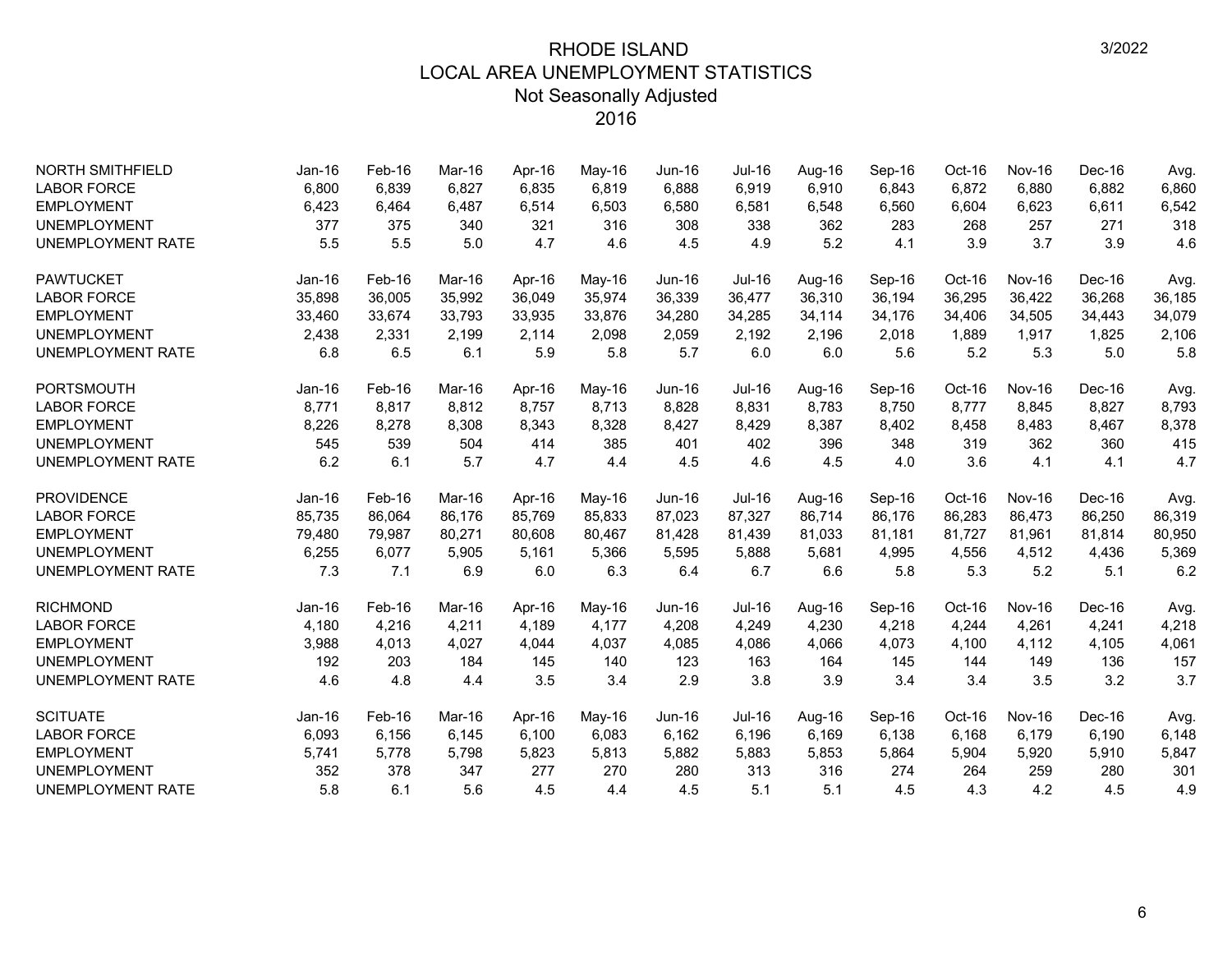| <b>SMITHFIELD</b>        | $Jan-16$ | Feb-16 | Mar-16 | Apr-16 | May-16 | <b>Jun-16</b> | Jul-16        | Aug-16 | Sep-16 | Oct-16 | <b>Nov-16</b> | Dec-16 | Avg.   |
|--------------------------|----------|--------|--------|--------|--------|---------------|---------------|--------|--------|--------|---------------|--------|--------|
| <b>LABOR FORCE</b>       | 11,289   | 11,342 | 11,374 | 11,299 | 11,308 | 11,445        | 11,518        | 11,441 | 11,369 | 11,405 | 11,472        | 11,417 | 11,390 |
| <b>EMPLOYMENT</b>        | 10,651   | 10,719 | 10,757 | 10,802 | 10,783 | 10,912        | 10,914        | 10,859 | 10,879 | 10,952 | 10,984        | 10,964 | 10,848 |
| <b>UNEMPLOYMENT</b>      | 638      | 623    | 617    | 497    | 525    | 533           | 604           | 582    | 490    | 453    | 488           | 453    | 542    |
| <b>UNEMPLOYMENT RATE</b> | 5.7      | 5.5    | 5.4    | 4.4    | 4.6    | 4.7           | 5.2           | 5.1    | 4.3    | 4.0    | 4.3           | 4.0    | 4.8    |
| <b>SOUTH KINGSTOWN</b>   | $Jan-16$ | Feb-16 | Mar-16 | Apr-16 | May-16 | $Jun-16$      | <b>Jul-16</b> | Aug-16 | Sep-16 | Oct-16 | <b>Nov-16</b> | Dec-16 | Avg.   |
| <b>LABOR FORCE</b>       | 16,319   | 16,437 | 16,515 | 16,335 | 16,331 | 16,579        | 16,658        | 16,542 | 16,394 | 16,396 | 16,472        | 16,449 | 16,452 |
| <b>EMPLOYMENT</b>        | 15,378   | 15,476 | 15,531 | 15,596 | 15,569 | 15,754        | 15,757        | 15,678 | 15,707 | 15,812 | 15,858        | 15,829 | 15,662 |
| <b>UNEMPLOYMENT</b>      | 941      | 961    | 984    | 739    | 762    | 825           | 901           | 864    | 687    | 584    | 614           | 620    | 790    |
| <b>UNEMPLOYMENT RATE</b> | 5.8      | 5.8    | 6.0    | 4.5    | 4.7    | 5.0           | 5.4           | 5.2    | 4.2    | 3.6    | 3.7           | 3.8    | 4.8    |
| <b>TIVERTON</b>          | Jan-16   | Feb-16 | Mar-16 | Apr-16 | May-16 | Jun-16        | <b>Jul-16</b> | Aug-16 | Sep-16 | Oct-16 | <b>Nov-16</b> | Dec-16 | Avg.   |
| <b>LABOR FORCE</b>       | 8,636    | 8,681  | 8.679  | 8,626  | 8,591  | 8,678         | 8,734         | 8,697  | 8,620  | 8,654  | 8,692         | 8,681  | 8,664  |
| <b>EMPLOYMENT</b>        | 8,067    | 8,118  | 8,147  | 8,181  | 8,167  | 8,265         | 8,266         | 8,224  | 8,239  | 8,295  | 8,319         | 8,304  | 8,216  |
| <b>UNEMPLOYMENT</b>      | 569      | 563    | 532    | 445    | 424    | 413           | 468           | 473    | 381    | 359    | 373           | 377    | 448    |
| <b>UNEMPLOYMENT RATE</b> | 6.6      | 6.5    | 6.1    | 5.2    | 4.9    | 4.8           | 5.4           | 5.4    | 4.4    | 4.1    | 4.3           | 4.3    | 5.2    |
| <b>WARREN</b>            | Jan-16   | Feb-16 | Mar-16 | Apr-16 | May-16 | <b>Jun-16</b> | <b>Jul-16</b> | Aug-16 | Sep-16 | Oct-16 | <b>Nov-16</b> | Dec-16 | Avg.   |
| <b>LABOR FORCE</b>       | 5,632    | 5,670  | 5.646  | 5,628  | 5,604  | 5,681         | 5,725         | 5,693  | 5,655  | 5,683  | 5,691         | 5,710  | 5,669  |
| <b>EMPLOYMENT</b>        | 5,273    | 5,307  | 5,326  | 5,348  | 5,339  | 5,402         | 5,403         | 5,376  | 5,386  | 5,422  | 5,438         | 5,428  | 5,371  |
| <b>UNEMPLOYMENT</b>      | 359      | 363    | 320    | 280    | 265    | 279           | 322           | 317    | 269    | 261    | 253           | 282    | 298    |
| <b>UNEMPLOYMENT RATE</b> | 6.4      | 6.4    | 5.7    | 5.0    | 4.7    | 4.9           | 5.6           | 5.6    | 4.8    | 4.6    | 4.4           | 4.9    | 5.3    |
| <b>WARWICK</b>           | $Jan-16$ | Feb-16 | Mar-16 | Apr-16 | May-16 | <b>Jun-16</b> | <b>Jul-16</b> | Aug-16 | Sep-16 | Oct-16 | <b>Nov-16</b> | Dec-16 | Avg.   |
| <b>LABOR FORCE</b>       | 45,385   | 45,591 | 45,608 | 45,562 | 45,529 | 46,052        | 46,319        | 46,038 | 45,921 | 46,068 | 46,092        | 45,967 | 45,844 |
| <b>EMPLOYMENT</b>        | 43,016   | 43,290 | 43,444 | 43,626 | 43,550 | 44,070        | 44,076        | 43,856 | 43,936 | 44,232 | 44,359        | 44,279 | 43,811 |
| <b>UNEMPLOYMENT</b>      | 2,369    | 2,301  | 2,164  | 1,936  | 1,979  | 1,982         | 2,243         | 2,182  | 1,985  | 1,836  | 1,733         | 1,688  | 2,033  |
| <b>UNEMPLOYMENT RATE</b> | 5.2      | 5.0    | 4.7    | 4.2    | 4.3    | 4.3           | 4.8           | 4.7    | 4.3    | 4.0    | 3.8           | 3.7    | 4.4    |
| <b>WEST GREENWICH</b>    | Jan-16   | Feb-16 | Mar-16 | Apr-16 | May-16 | $Jun-16$      | <b>Jul-16</b> | Aug-16 | Sep-16 | Oct-16 | <b>Nov-16</b> | Dec-16 | Avg.   |
| <b>LABOR FORCE</b>       | 3,175    | 3,200  | 3,195  | 3,168  | 3,168  | 3,207         | 3,228         | 3,204  | 3,188  | 3,195  | 3,215         | 3,202  | 3,195  |
| <b>EMPLOYMENT</b>        | 2,993    | 3,012  | 3,023  | 3,035  | 3,030  | 3,066         | 3,067         | 3,051  | 3,057  | 3,078  | 3,086         | 3,081  | 3,048  |
| <b>UNEMPLOYMENT</b>      | 182      | 188    | 172    | 133    | 138    | 141           | 161           | 153    | 131    | 117    | 129           | 121    | 147    |
| <b>UNEMPLOYMENT RATE</b> | 5.7      | 5.9    | 5.4    | 4.2    | 4.4    | 4.4           | 5.0           | 4.8    | 4.1    | 3.7    | 4.0           | 3.8    | 4.6    |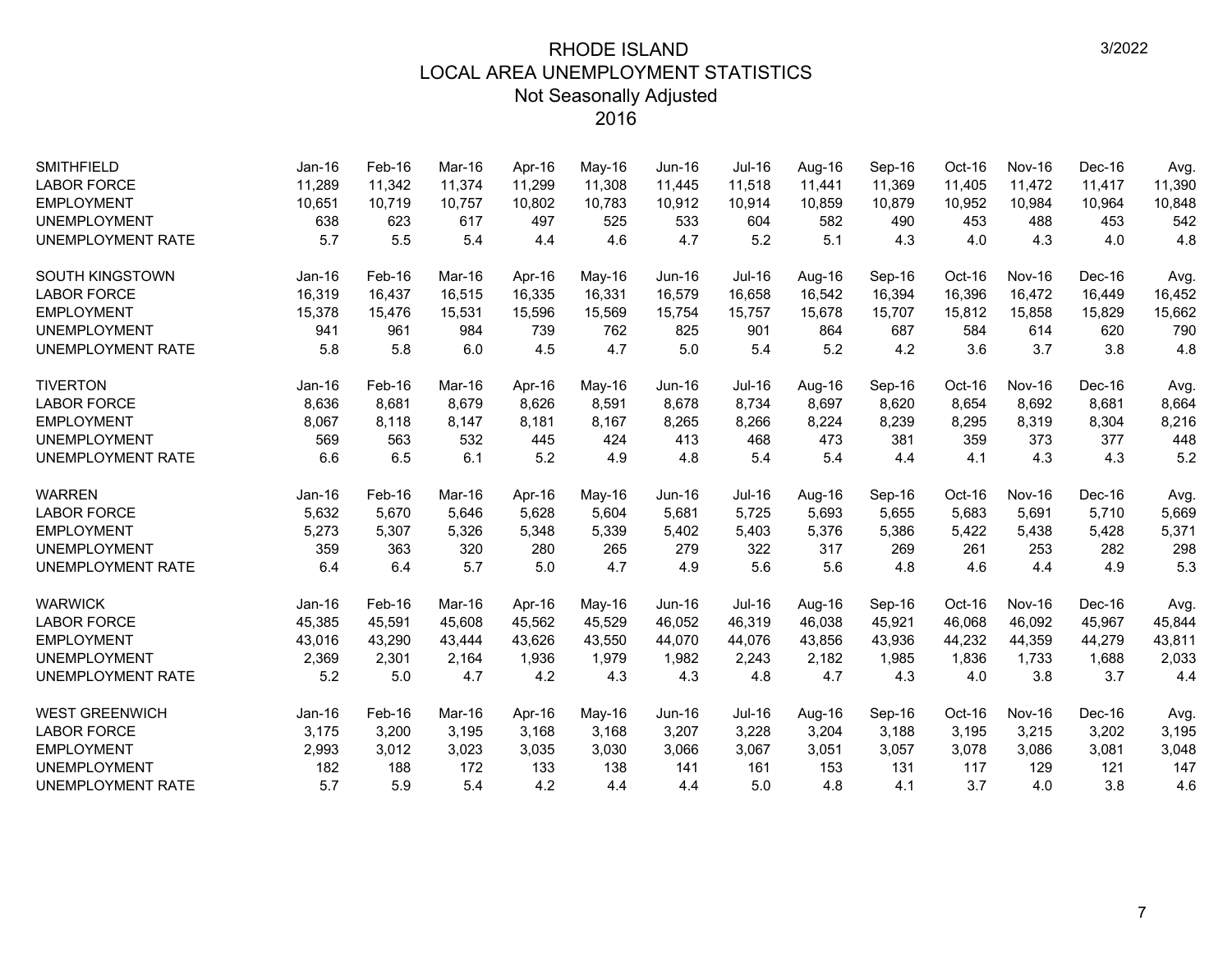| <b>WEST WARWICK</b>   | $Jan-16$ | Feb-16 | Mar-16 | Apr-16 | May-16 | <b>Jun-16</b> | <b>Jul-16</b> | Aug-16 | Sep-16 | Oct-16 | <b>Nov-16</b> | Dec-16 | Avg.   |
|-----------------------|----------|--------|--------|--------|--------|---------------|---------------|--------|--------|--------|---------------|--------|--------|
| <b>LABOR FORCE</b>    | 15,994   | 16,110 | 16,051 | 15,980 | 15,881 | 16,046        | 16,224        | 16,131 | 16,086 | 16,152 | 16,112        | 16,067 | 16,070 |
| <b>EMPLOYMENT</b>     | 14,931   | 15,026 | 15,079 | 15,142 | 15,116 | 15,297        | 15,299        | 15,222 | 15,250 | 15,353 | 15,397        | 15,369 | 15,207 |
| <b>UNEMPLOYMENT</b>   | 1,063    | 1,084  | 972    | 838    | 765    | 749           | 925           | 909    | 836    | 799    | 715           | 698    | 863    |
| UNEMPLOYMENT RATE     | 6.6      | 6.7    | 6.1    | 5.2    | 4.8    | 4.7           | 5.7           | 5.6    | 5.2    | 4.9    | 4.4           | 4.3    | 5.4    |
| WESTERLY              | Jan-16   | Feb-16 | Mar-16 | Apr-16 | May-16 | <b>Jun-16</b> | <b>Jul-16</b> | Aug-16 | Sep-16 | Oct-16 | <b>Nov-16</b> | Dec-16 | Avg.   |
| <b>LABOR FORCE</b>    | 11,261   | 11,288 | 11,254 | 11,255 | 11,172 | 11,425        | 11,500        | 11,368 | 11,254 | 11,228 | 11,323        | 11,341 | 11,306 |
| <b>EMPLOYMENT</b>     | 10,411   | 10,454 | 10,456 | 10,555 | 10,550 | 10,782        | 10,838        | 10,743 | 10,632 | 10,635 | 10,688        | 10,695 | 10,620 |
| <b>UNEMPLOYMENT</b>   | 850      | 834    | 798    | 700    | 622    | 643           | 662           | 625    | 622    | 593    | 635           | 646    | 686    |
| UNEMPLOYMENT RATE     | 7.5      | 7.4    | 7.1    | 6.2    | 5.6    | 5.6           | 5.8           | 5.5    | 5.5    | 5.3    | 5.6           | 5.7    | 6.1    |
| WOONSOCKET            | Jan-16   | Feb-16 | Mar-16 | Apr-16 | May-16 | Jun-16        | Jul-16        | Aug-16 | Sep-16 | Oct-16 | <b>Nov-16</b> | Dec-16 | Avg.   |
| <b>LABOR FORCE</b>    | 18,903   | 18,955 | 18,907 | 18,927 | 18,878 | 19,119        | 19,250        | 19,261 | 19,151 | 19,124 | 19,200        | 19,171 | 19,070 |
| <b>EMPLOYMENT</b>     | 17,382   | 17,493 | 17,555 | 17,629 | 17,598 | 17,808        | 17,810        | 17,722 | 17,754 | 17,873 | 17,925        | 17,892 | 17,703 |
| <b>UNEMPLOYMENT</b>   | 1,521    | 1,462  | 1,352  | 1,298  | 1,280  | 1.311         | 1,440         | 1,539  | 1,397  | 1,251  | 1,275         | 1,279  | 1,367  |
| UNEMPLOYMENT RATE     | 8.0      | 7.7    | 7.2    | 6.9    | 6.8    | 6.9           | 7.5           | 8.0    | 7.3    | 6.5    | 6.6           | 6.7    | 7.2    |
| <b>BRISTOL COUNTY</b> | $Jan-16$ | Feb-16 | Mar-16 | Apr-16 | May-16 | Jun-16        | Jul-16        | Aug-16 | Sep-16 | Oct-16 | Nov-16        | Dec-16 | Avg.   |
| <b>LABOR FORCE</b>    | 25,862   | 26,052 | 26,051 | 25,971 | 25,900 | 26,258        | 26,365        | 26,220 | 26,127 | 26,213 | 26,317        | 26,247 | 26,132 |
| <b>EMPLOYMENT</b>     | 24,466   | 24,623 | 24.710 | 24,814 | 24,771 | 25,066        | 25,069        | 24,944 | 24,990 | 25,158 | 25,230        | 25,184 | 24,919 |
| <b>UNEMPLOYMENT</b>   | 1,396    | 1,429  | 1,341  | 1,157  | 1,129  | 1,192         | 1,296         | 1,276  | 1,137  | 1,055  | 1,087         | 1,063  | 1,213  |
| UNEMPLOYMENT RATE     | 5.4      | 5.5    | 5.1    | 4.5    | 4.4    | 4.5           | 4.9           | 4.9    | 4.4    | 4.0    | 4.1           | 4.0    | 4.6    |
| <b>KENT COUNTY</b>    | Jan-16   | Feb-16 | Mar-16 | Apr-16 | May-16 | Jun-16        | Jul-16        | Aug-16 | Sep-16 | Oct-16 | Nov-16        | Dec-16 | Avg.   |
| <b>LABOR FORCE</b>    | 89,937   | 90,472 | 90,381 | 90,149 | 89,950 | 91,030        | 91,667        | 91,102 | 90,815 | 91,134 | 91,131        | 90,854 | 90,719 |
| <b>EMPLOYMENT</b>     | 84,847   | 85,387 | 85,690 | 86,048 | 85,899 | 86,926        | 86,937        | 86,503 | 86,661 | 87,246 | 87,494        | 87,338 | 86,415 |
| <b>UNEMPLOYMENT</b>   | 5,090    | 5,085  | 4,691  | 4,101  | 4,051  | 4,104         | 4,730         | 4,599  | 4,154  | 3,888  | 3,637         | 3,516  | 4,304  |
| UNEMPLOYMENT RATE     | 5.7      | 5.6    | 5.2    | 4.5    | 4.5    | 4.5           | 5.2           | 5.0    | 4.6    | 4.3    | 4.0           | 3.9    | 4.7    |